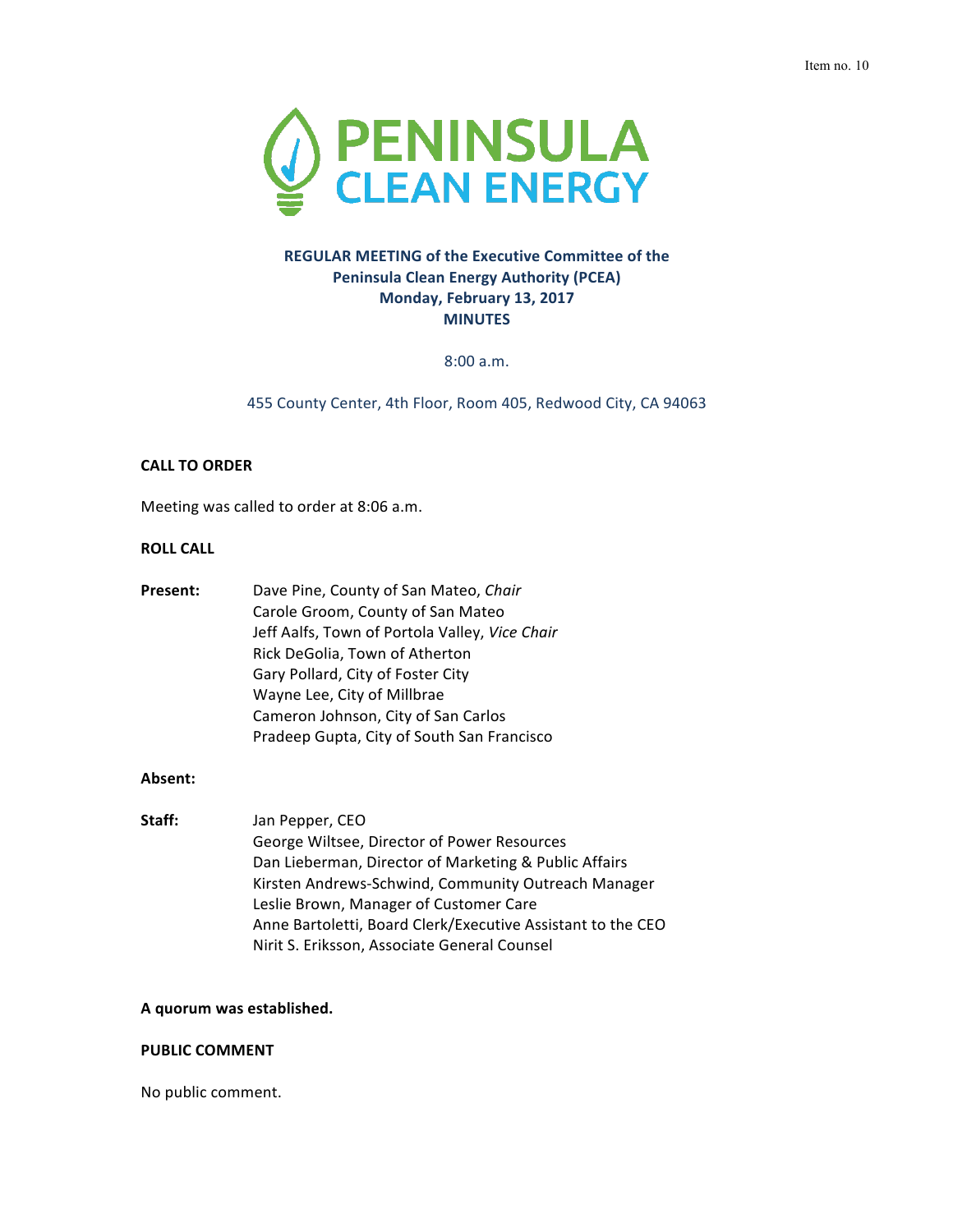### **ACTION TO SET AGENDA AND TO APPROVE CONSENT AGENDA ITEMS**

#### Motion Made / Seconded: DeGolia / Pollard

#### **Motion passed unanimously 5-0 (Absent: Pine, Lee, Johnson)**

#### **REGULAR AGENDA**

### **1. CEO REPORT**

Jan Pepper – Chief Executive Officer (CEO) of Peninsula Clean Energy (PCE) – introduced new PCE employee, Leslie Brown, Manager of Customer Care, and reported that a Legislative Analyst position had been posted. Jan provided an update on PCE's office space status, explaining that staff had moved into a temporary space at 555 Marshall in Redwood City, until the permanent space on Woodside is completed in June or July.

Jan reported on the Diablo Canyon testimony, and the California Public Utility Commission's (CPUC's) En Banc hearing on February 1, which was well attended by PCE Staff and Board members, and she said that CalCCA will be preparing joint comments in response to the En Banc. Jan also reported that she and some Board members recently met with CPUC Commissioner Carla Peterman, Assemblymember Marc Berman, and Assemblymember Kevin Mullin, and said that PCE joined WSPP (Western Systems Power Pool), WREGIS (Western Renewable Energy Generation Information System), and is working on CRR status with the CAISO (Congestion Revenue Rights).

#### **2. RFO UPDATE**

George Wiltsee—Director of Power Resources—reported that a large solar and three small hydro projects were approved at the January Board meeting, and staff hope to bring several solar and wind contracts to the Board in February and March. He reported that we have received updated pricing from several bidders. PCE's approach is to have a diversified portfolio of projects, balancing short term and long term, existing projects and future projects. Hedging and risk management for power purchases were discussed, and that PCE's existing Risk Management Policy 7 needs to be revised to meet the ISO's (Independent System Operator's) requirements for CRRs.

### **PUBLIC COMMENT**

James Tuleya, Sunnyvale

### **3. POWER SUPPLY PLAN FOR PHASE 2 ENERGY**

Jan Pepper and George Wiltsee reported that Resource Adequacy (RA) has been purchased for April, and negotiations are underway for May and June RA. They explained that these RA purchases have a coal and nuclear exclusion on substitution,